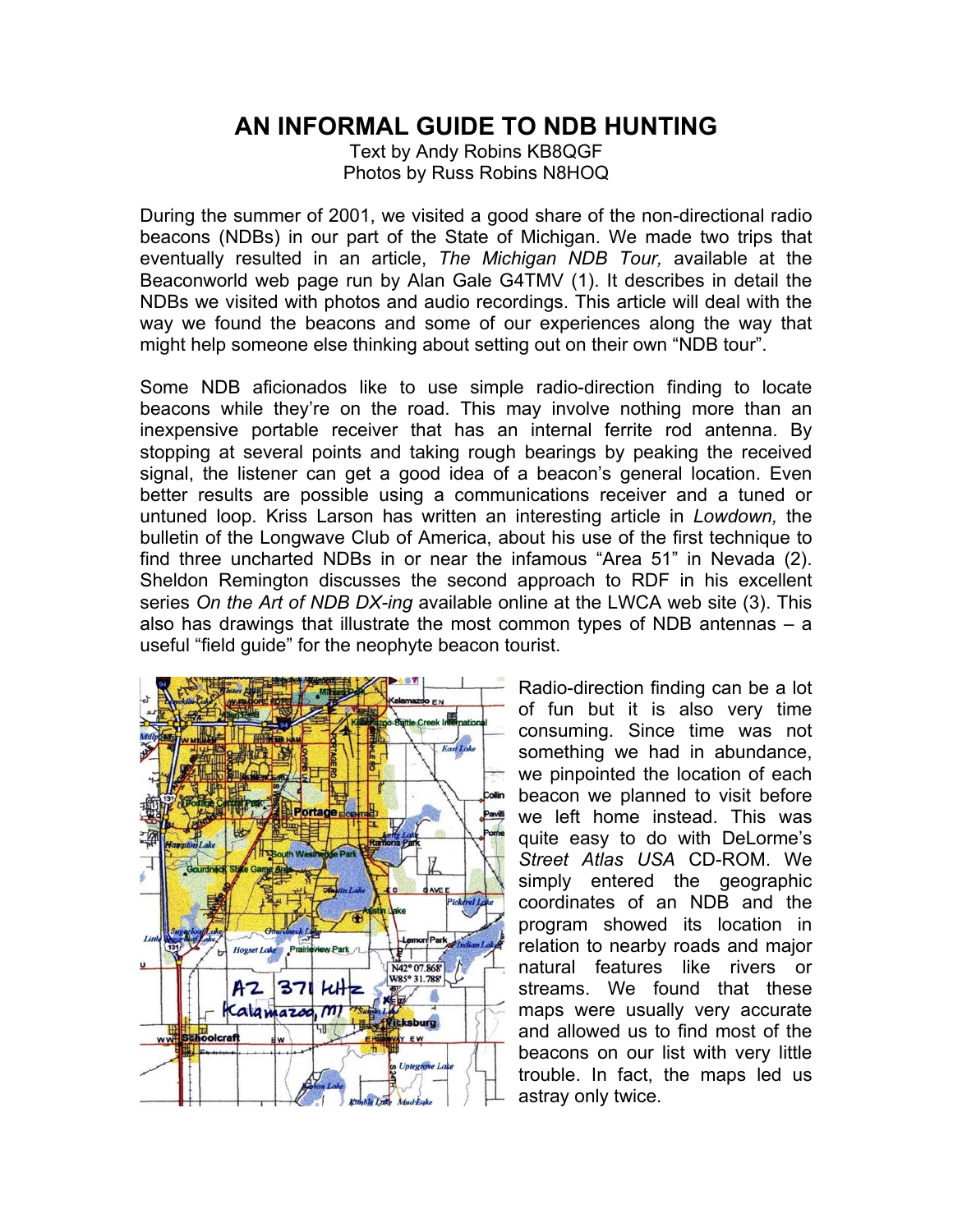The first time was the result of bad data. This involved CVX on 392 kHz in Charlevoix, Michigan. RDF would not have found this beacon since it was not yet back on the air, following a move to make way for a new airport terminal building.



**CVX 392 kHz – Charlevoix, Michigan** 

Two sources had different sets of coordinates for the new beacon, both of which indicated that it was off the airport grounds, not far from Charlevoix's harbor. Unfortunately, these coordinates proved to be grossly inaccurate and so were the maps based on them. As a result, we drove around the area for several minutes and came up empty-handed. But when we retraced our steps, there it was, right where an airport homing beacon should be - at the airport!



The second problem was apparently caused by inaccurate data in *Street Atlas.* The map for CXK on 251 kHz in Bellaire, Michigan, said it would be a few hundred feet from the end of a road in a small rural housing development. Unfortunately, the promised road simply petered out into a grassy meadow with no NDB in sight. Unwilling to "motocross" over obviously private property, we reluctantly gave up. But on the way out, we noticed a dirt road off the main highway that looked like it might head in the right direction. We were right. The two-track turned out to be the access road for a gravel quarry and we found CXK on top of a low bluff that overlooks the rather ugly mining operation.

 **CXK 251 kHz – Bellaire, MI**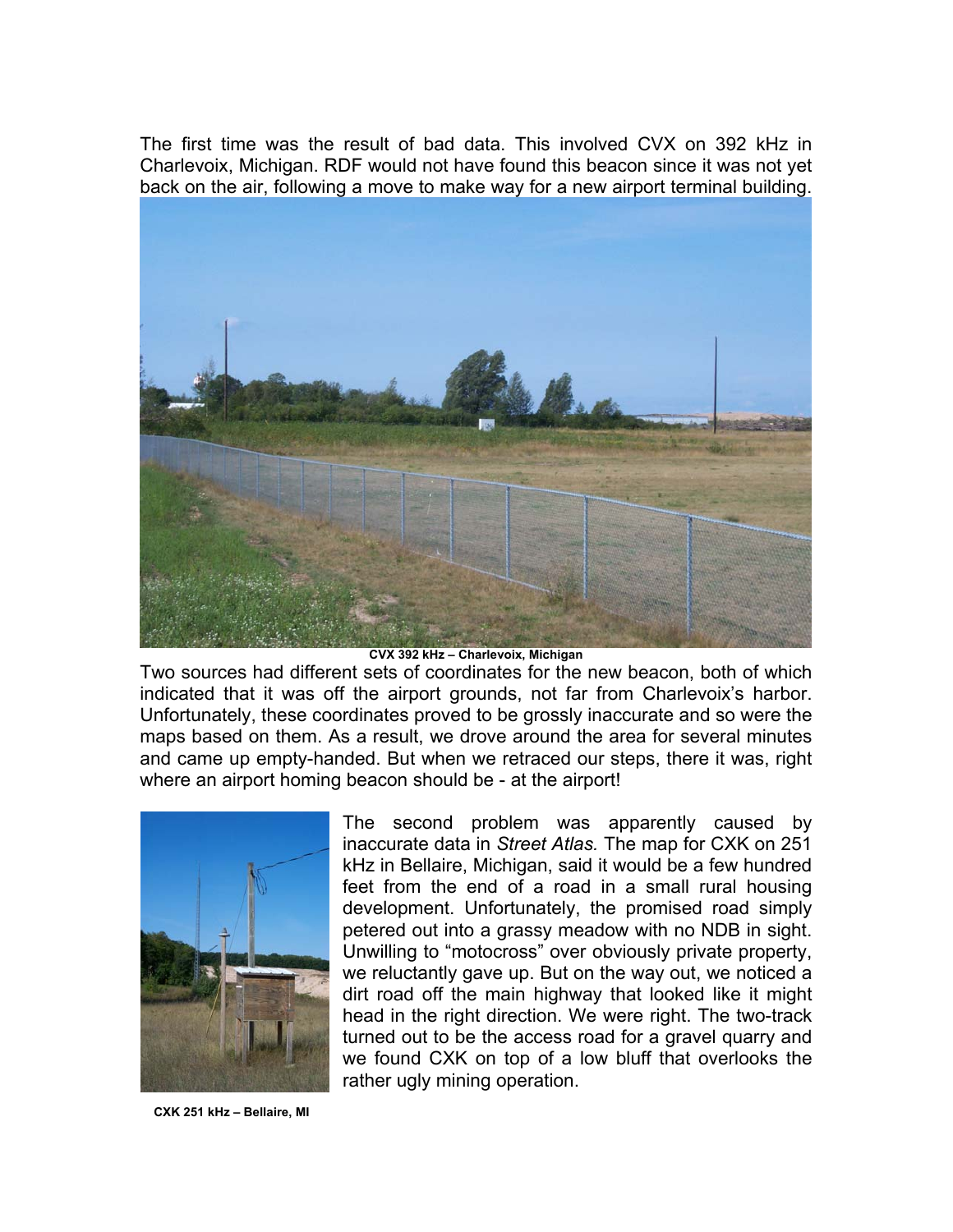Our adventure wasn't quite over though, as our borrowed car bogged down in loose sand as we tried to get out the way we came in. A lot of heaving, pushing and sweating ensued. But, in the end, we extricated ourselves and continued on.



**AZ 371 kHz – Kalamazoo, Michigan** 

As we discovered the hard way, fixing an NDB's location on a map is one thing. Actually getting to it is another. Even when the map is accurate, you can pass right by some NDBs. Looking for our hometown beacon in Kalamazoo, Michigan, we kept driving by the indicated place without seeing any sign of it. The site was obviously hidden by tall trees, although we knew we were close, thanks to Russ' handheld GPS receiver (a very handy gadget on NDB hunts). We eventually drove down a two-track dirt road and discovered the source of AZ's 371 kHz signal on the edge of a small Christmas tree farm.

A note of caution for NDB tourists, at least here in the States: many locator outer marker NDBs like AZ are on private property. Unlike regular "homing" beacons at airports that are often owned by local agencies, LOMs are federal facilities. They are usually about five statute miles off the end of a runway. The NDB is there to guide pilots to the 75 MHz outer marker beacon for the airport's instrument landing system. The Federal Aviation Administration often leases private property to install them and that can make them hard to see well from public land. To find AZ we did something not recommended – we just drove onto the property. No one got upset. In fact, we didn't see anyone at all because we visited on a weekend when the business that owned the place was closed. But with hindsight it was not a very smart thing to do. The fact that there are no fences or gates should not be interpreted as an invitation to trespass. We should have simply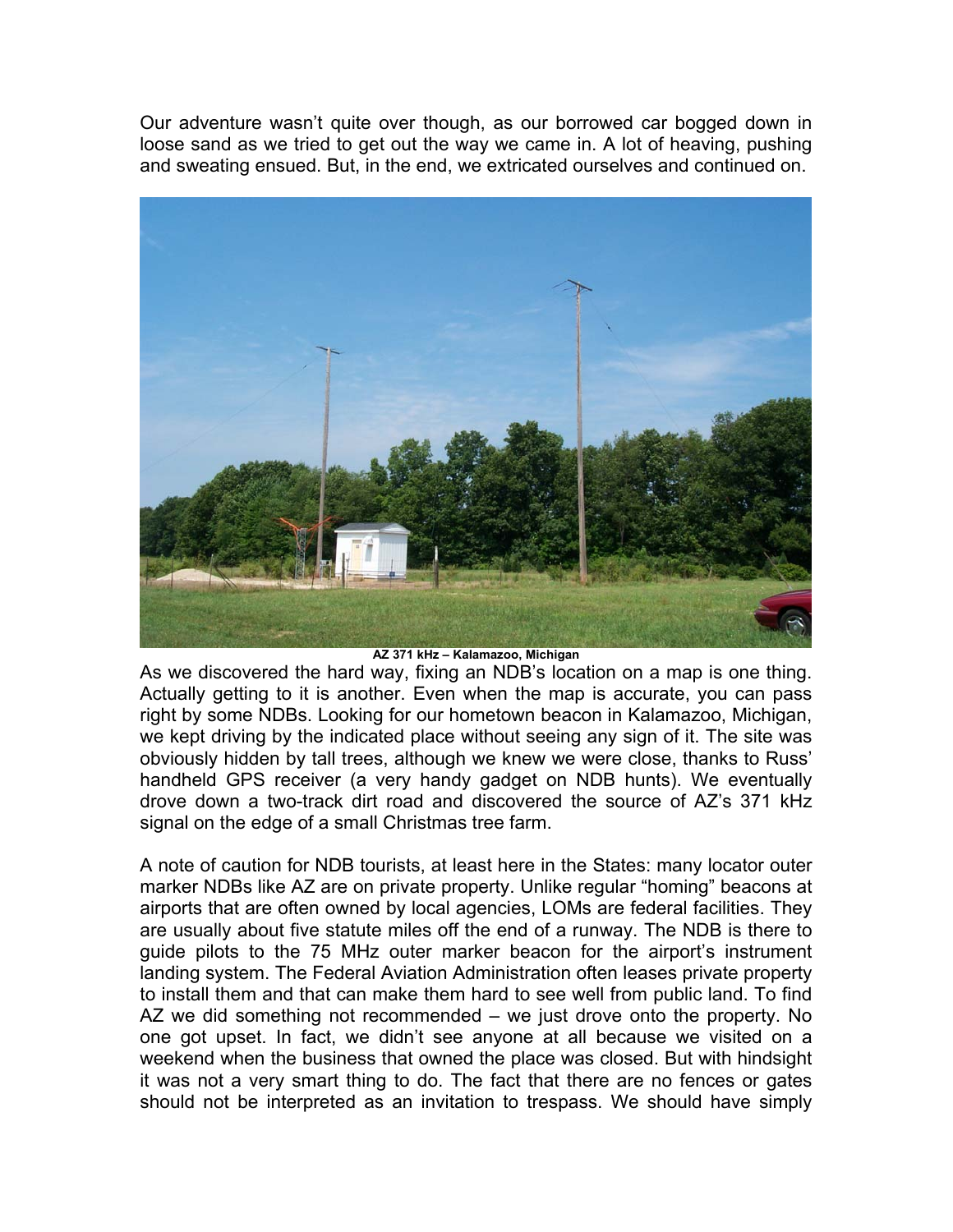called the business later in the week and explained what we were about. That may well have resulted in an invitation to come out and take as many pictures as we wanted. That was exactly what happened a few weeks later when we drove up to Traverse City, Michigan. Its LOM – TV on 365 kHz – is due east of the airport in a heavily forested area. We easily found the beacon and its guyed vertical antenna sitting behind a farmhouse. With trepidation caused by some barking dogs, we knocked on the door and told the owner what we wanted. She was quite friendly and told us to look all we wanted but beware of the bull! She also told us about her dealings with the FAA over the years and volunteered that the Feds said they only wanted a short-term lease the last time they renewed because they thought NDBs wouldn't be around muchlonger. **TV 365 kHz – Traverse City, Michigan**



The FAA's attitude toward NDB tourists seems to range from disbelief to outright hostility. The latter response is especially common in the wake of the attacks on New York and Washington on September 11<sup>th</sup>, 2001. FAA-operated navigation facilities now seem to be considered "high security" sites, although some are clearly visible from public roads, if you know what to look for. We did not seek permission from the FAA since all of their beacons we visited were on private property. If the owner of the property doesn't object to your visit, you shouldn't have any problems. Ironically, FAA-operated NDBs on *public* land, especially if it is federal property, are something else. In those cases, permission from the FAA would be needed and getting it isn't likely. So it is probably best to stay on the roadside or other area clearly open to the public and use binoculars or telephoto lenses, if necessary. Depending on the situation, even this could draw unwelcome attention from suspicious neighbors or law enforcement agencies, so discretion is advisable.

THIS FACILITY IS USED<br>IN FAA AIR TRAFFIC<br>CONTROL. LOSS OF<br>HUMAN LIFE MAY<br>RESULT FROM SERVICE<br>INTERRIPTION. ANY<br>PERSON WHO<br>INTERFERES WITH AIR<br>TRAFFIC CONTROL OR TRAFFIC CONTROL OR DAMAGES OR<br>TRESPASSES ON THIS<br>PROPERTY WILL BE PROSECUTED UNDER **FEDERAL LAW** 

Absolutely never, under any circumstances, touch or disturb anything at any NDB you visit. This should be commonsense. However, some people just don't "get it," so dire warnings are usually posted to make the point crystal clear. This sign was hung on the attractive wooden hut that houses the transmitter for HLM on 233 kHz in Holland, Michigan. Unlike many of the beacons on our itinerary, it is in the open and can be easily approached. Amazingly, it is only a few feet from a paved bicycle path used by kids in the neighborhood with no fence to keep DX-ers and other nosy people away. Without the sign only a dedicated NDB hunter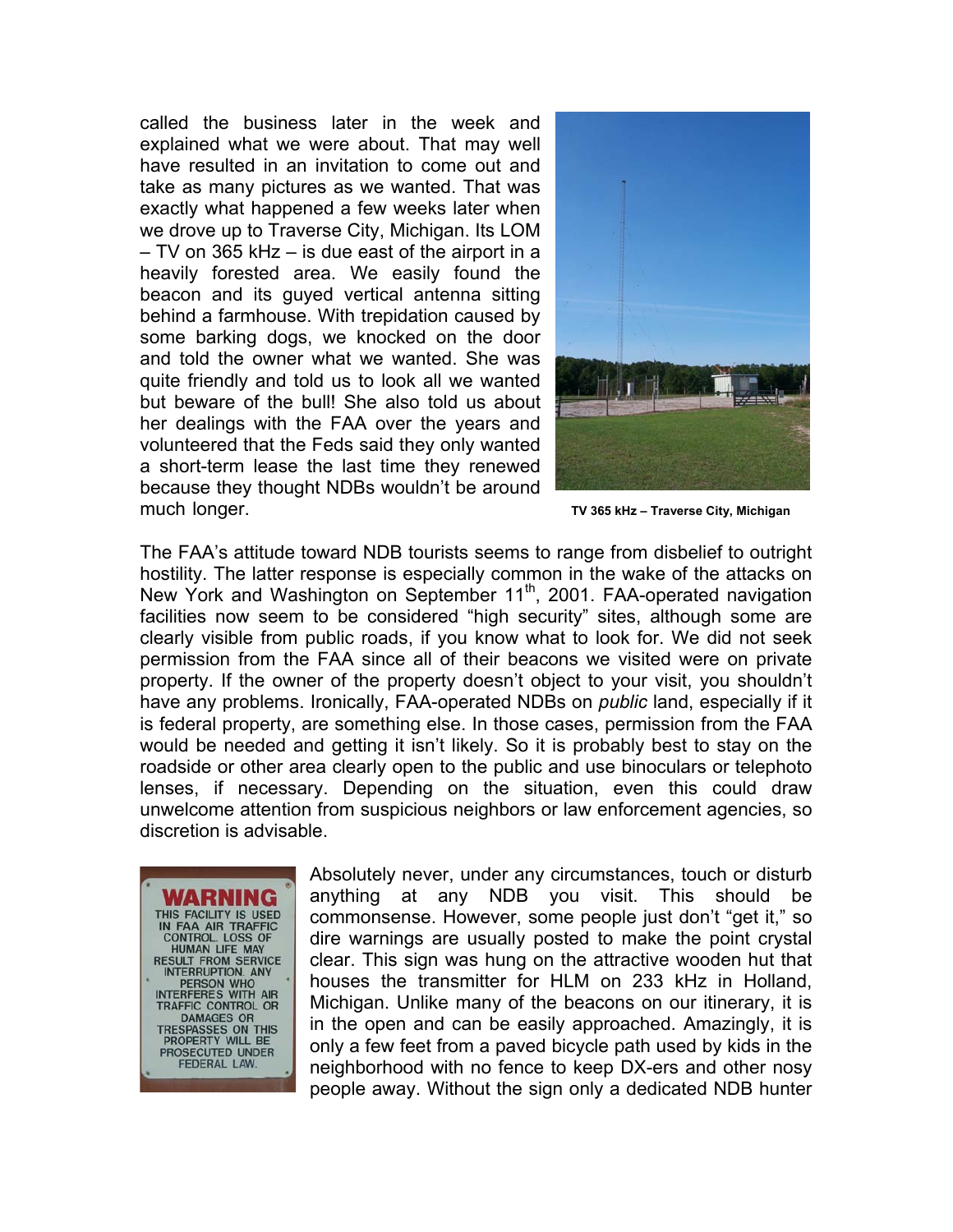or a navaid technician would recognize what it really is. The signs are there for a reason, though, and visitors are wise to keep their hands off.



**HLM 233 kHz – Holland, Michigan** 

The federal government makes it easy not to get too close to its NDBs since most are surrounded by high fences topped by razor wire. Although you may find that some beacons operated by local governments are not fenced off, don't lose your sense of caution. Most of these are on airport property and trying to get close can lead to problems for the unwise. Crossing taxiways or runways is not only hazardous to your health and the safety of others, it will also annoy pilots and airport officials unnecessarily. You'll get a good lecture at best and an appointment with the local judge if they're really upset. Scaling fences that surround even some small airports is a violation of federal law and is, obviously, also a no-no. If you find that a beacon can't be seen from areas open to the public, ask the airport manager for permission to get closer. He or she may think your hobby is a little odd but may well escort you to a place where you can get a better look anyway. If they refuse, don't tempt fate by trying to find your own way. You can be sure your movements will be watched.

More often than we expected this turned out not to be a problem. A surprising number of NDBs at smaller airports in Michigan were easily seen at very close range without having to risk a ticket for trespassing. Very few "hide in plain sight" to the extent HLM does. But some come pretty close. HAI on 407 kHz in Three Rivers, Michigan, is only a few feet from the public drive to the airport office with nothing but good sense to keep the visitor from leaning on the telephone poles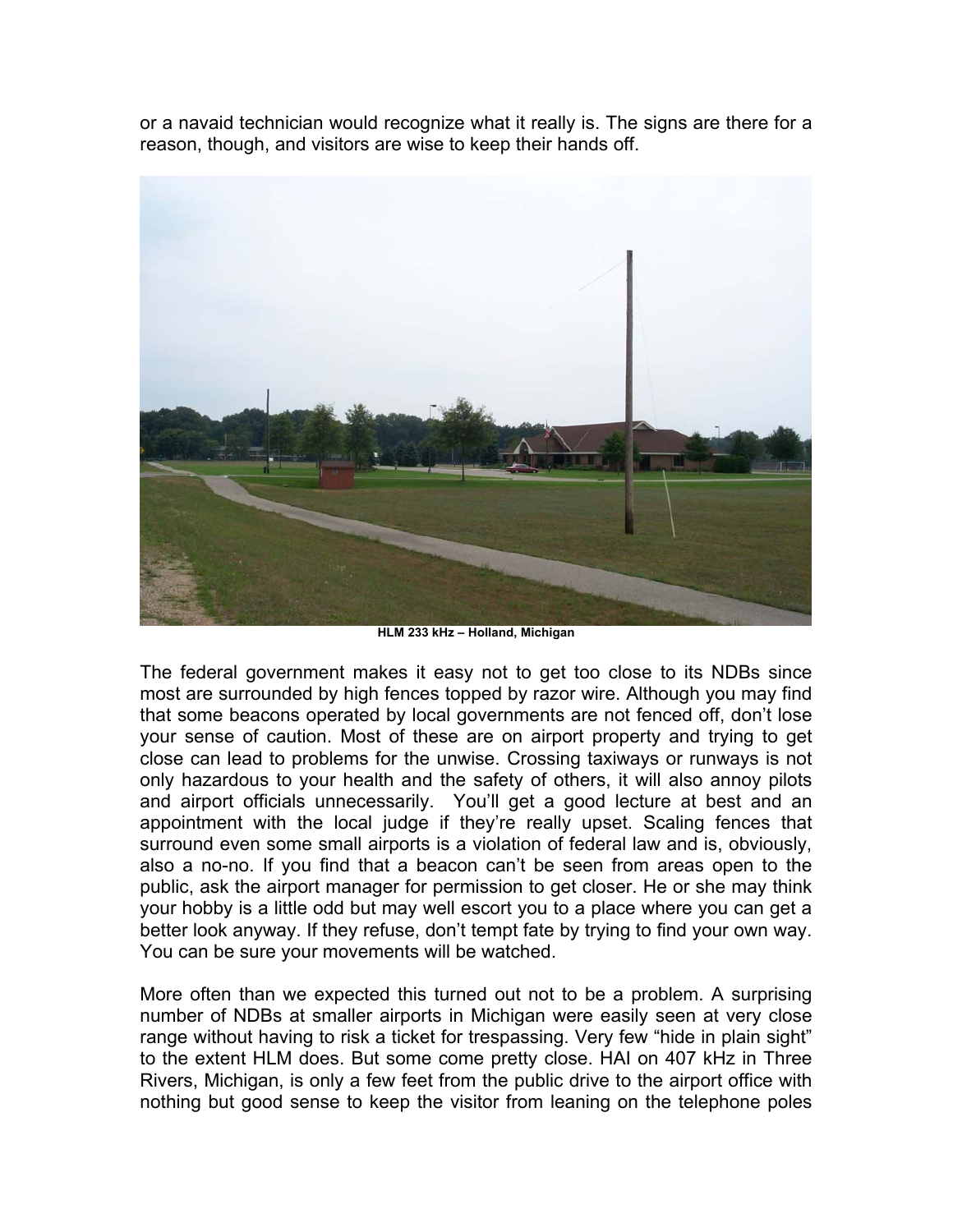

that hold up the antenna. And we found CAD in Cadillac (269 kHz) in a field near the decrepit hangar used by the local flying club. Again, no fence barred the way but we kept our distance. As the picture illustrates, we were able to get a good look without doing anything silly.

We went on our NDB hunts before "9-11" and did not feel it necessary to get an OK ahead of time from airport officials. The attacks led us to postpone plans to visit Michigan's other NDBs since the months immediately afterward didn't seem like a good time to show obvious but unexplained interest in aeronautical navigation aids. We do plan to eventually resume the tour – *after* securing written permission in advance.

Most DX-ers who make the effort to visit an NDB will probably want to take photographs of the transmitter and antenna. Digital cameras like the Kodak model we used make the process of sharing pictures electronically with fellow hobbyists easier. The downside is few if any have serious telephoto capability,

something that will come in handy at beacons that can't be approached closely. We encountered this problem at BFA (263 kHz) in Boyne Falls, Michigan. This beacon is easily seen – at a distance – on the far side of the private airstrip owned by a large ski lodge and golf course. With no obvious way to get close other than walking across an active runway, we settled for a more panoramic shot than usual. **BFA 263 kHz – Boyne Falls, Michigan** 

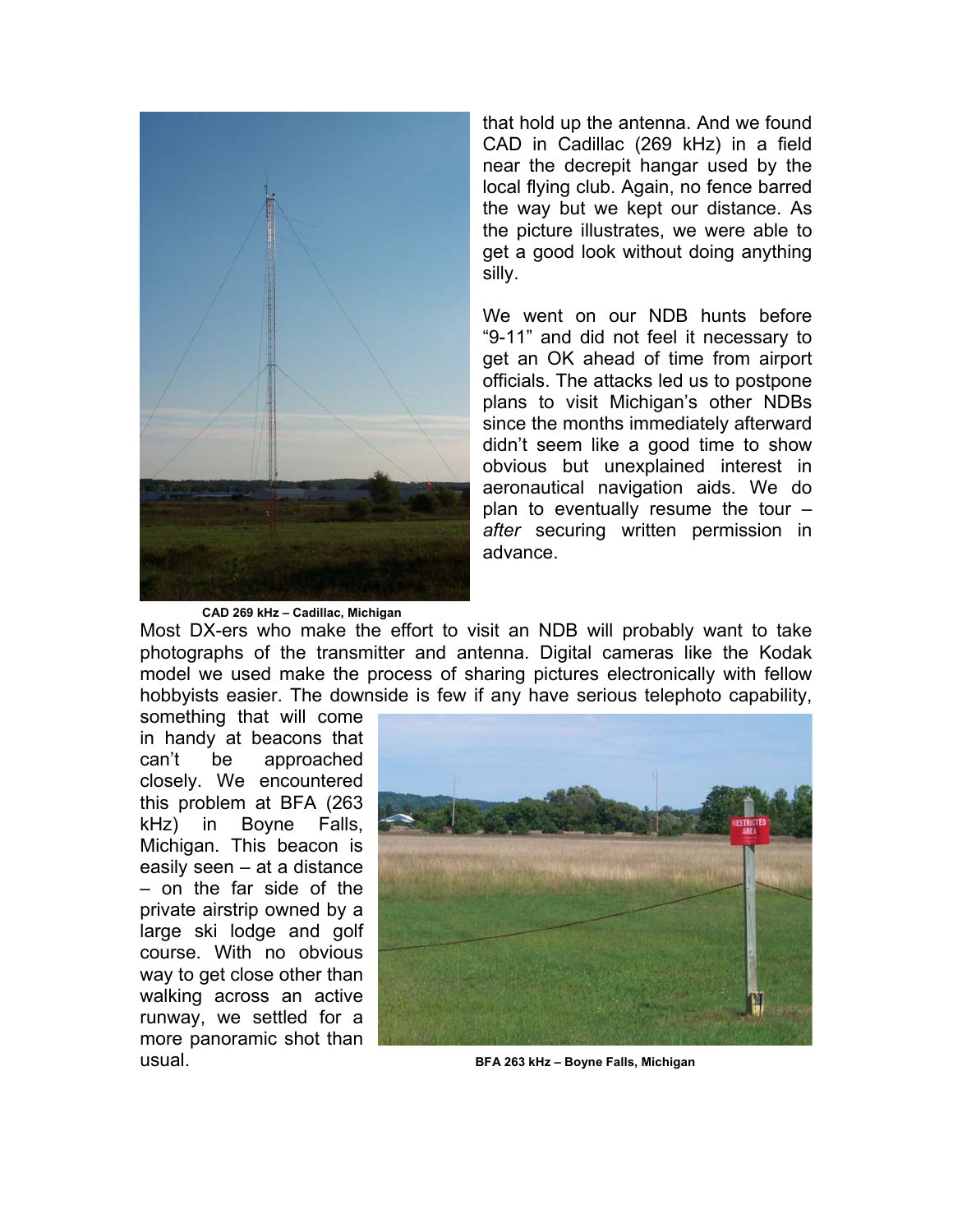Brandishing high-powered photographic equipment at airports, even in the relatively easygoing U.S., may lead to encounters with security personnel. This is even more likely if the photographer is in an area considered "off limits" to the public. Unless there is an airshow underway, security officers tend to view people wielding expensive cameras with suspicion, especially now. This is a problem that airliner enthusiasts and airplane "spotters" have encountered for years. Several "spotters" from the U.K. and the Netherlands wound up in a Greek jail in 2001 after meeting unsympathetic police who didn't understand their hobby. That sort of draconian reaction isn't likely to confront NDB hunters in the United States, assuming they haven't violated any laws in the process of getting where they're standing. Even so, it's not a good idea to take unnecessary risks. Using a small camera, digital or not, will help you keep a low profile and may convince the authorities that your interest in their facilities is innocent, if "misguided". If police or airport authorities approach you, honesty is always the best policy. As long as you are not in a restricted area, they will probably just tell you to move along. Do so immediately. You can always try again later when the people on duty may be more understanding (having a letter of permission from the airport manager would do a lot to promote such understanding).

Whipping out cameras at military airfields, even in the U.S., is generally unwise at all times – even from the public side of the fence - unless you have an official escort. One of the authors was accosted by USAF air police in New Mexico when he tried to photograph an antique airplane on public display! And that was way back in the relatively relaxed 1980's. Military police will be even more suspicious if they also find you with radio equipment. Just ask dedicated "milcom" scanner enthusiasts who prefer to do their listening close to the action. Many NDBs on military bases will be difficult or impossible to see from public areas and getting permission from the base commander to visit these beacons is not likely in the current state of heightened security. Beacon enthusiasts are advised, however reluctantly, to pass them by. Some public airports also have military facilities that can cause increased sensitivity to unauthorized photography. This includes Air National Guard bases. Use extra caution when trying to photograph NDBs at such airports. Laws in other countries, including some in Western Europe, ban photography at airports with a military presence. Checking with fellow enthusiasts in the area ahead of time is a good idea.



There is another way to document a "visit" to an NDB, even one you never see, that probably won't draw as much attention. That is to make an audio recording of the signal. All you need is a recorder and a portable receiver that includes longwave (190 to 530 kHz). The choice of recorder is a matter of personal taste and budget. We used a Sony MR-Z55 minidisc machine not much bigger than the palm of your hand that offers digital